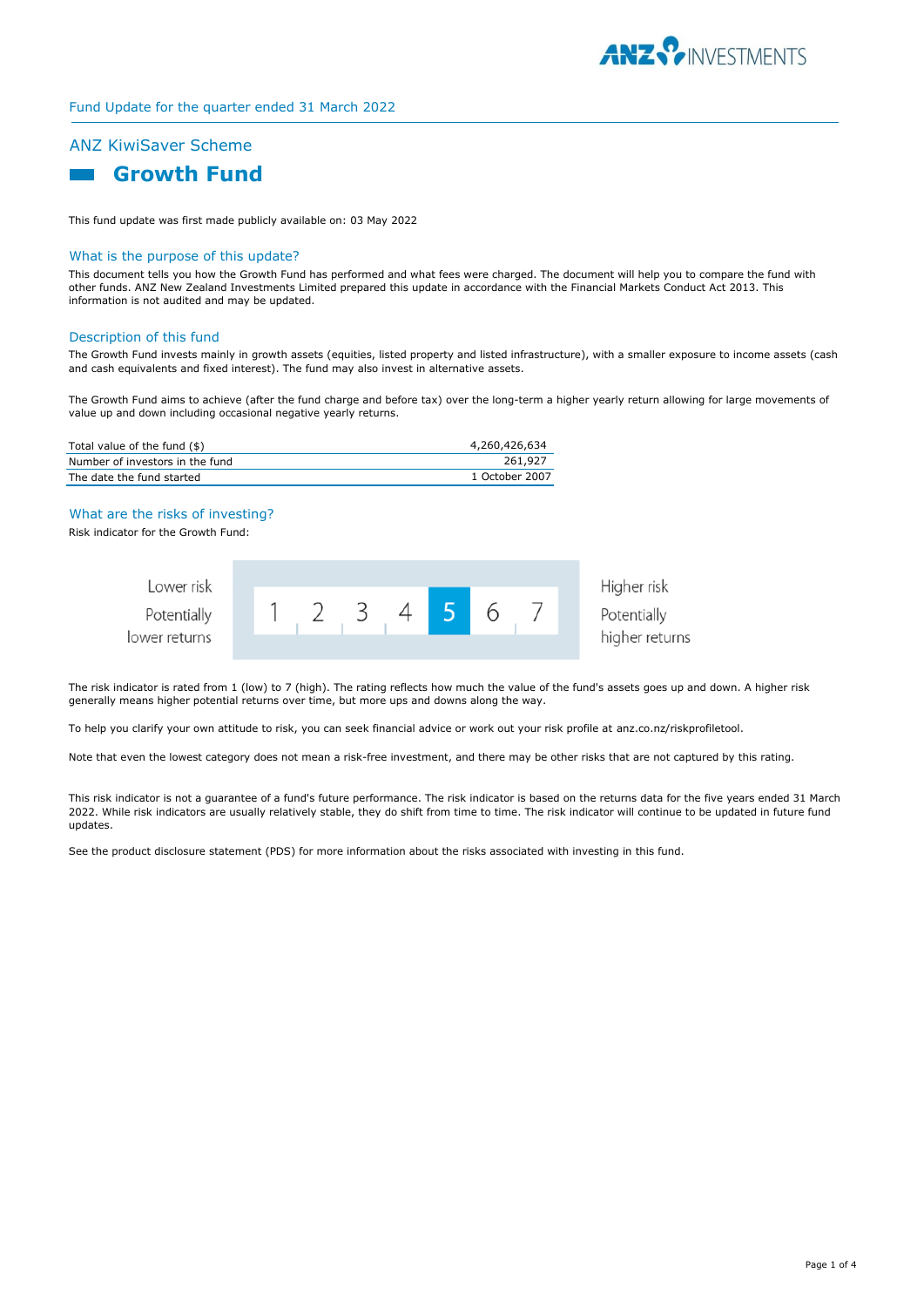# How has the fund performed?

|                                               | Average over past |           |  |
|-----------------------------------------------|-------------------|-----------|--|
|                                               | five years        | Past year |  |
| Annual return                                 |                   |           |  |
| (after deductions for charges and tax)        | 8.14%             | 4.34%     |  |
| Annual return                                 |                   |           |  |
| (after deductions for charges but before tax) | 9.32%             | 5.40%     |  |
| Market index annual return                    |                   |           |  |
| (reflects no deduction for charges and tax)   | $9.60\%$          | 5.95%     |  |

The market index annual return is calculated using the target investment mix and the indices of each asset class.

Additional information about the market index is available in the statement of investment policy and objectives on the offer register at www.discloseregister.companiesoffice.govt.nz.



## **Annual return graph**

This shows the return after fund charges and tax for each of the last 10 years ending 31 March. The last bar shows the average annual return for the last 10 years, up to 31 March 2022.

**Important:** This does not tell you how the fund will perform in the future.

Returns in this update are after tax at the highest prescribed investor rate (PIR) of tax for an individual New Zealand resident. Your tax may be lower.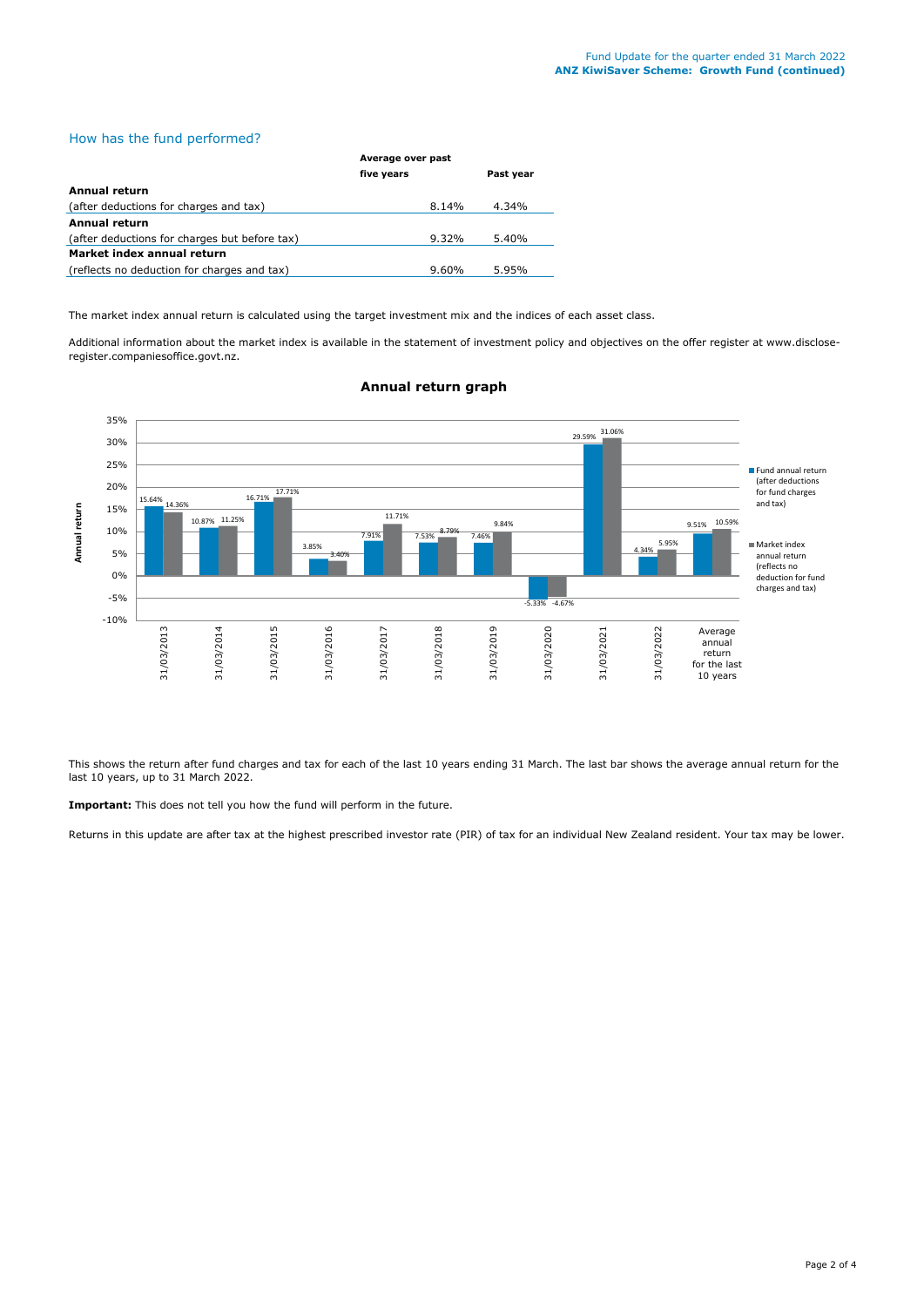# What fees are investors charged?

Investors in the Growth Fund are charged fund charges. In the year to 31 March 2021 these were:

|                                             | % of net asset value |
|---------------------------------------------|----------------------|
| Total fund charges <sup>1</sup>             | 1.05%                |
| Which are made up of:                       |                      |
| Total management and administration charges | 1.05%                |
| Including:                                  |                      |
| Manager's basic fee                         | 1.00%                |
| Other management and administration charges | 0.05%                |
| <b>Total performance based fees</b>         | $0.00\%$             |
|                                             |                      |

|                             | Dollar amount per investor |
|-----------------------------|----------------------------|
| <b>Other charges</b>        |                            |
| Membership Fee <sup>2</sup> | \$18                       |

Investors are not currently charged individual action fees for specific actions or decisions (for example, for withdrawing from or switching funds). See the PDS for more information about Scheme fees.

Small differences in fees and charges can have a big impact on your investment over the long term.

# Example of how this applies to an investor

Sarah had \$10,000 in the fund at the start of the year and did not make any further contributions. At the end of the year, Sarah received a return after fund charges were deducted of \$434 (that is 4.34% of her inital \$10,000). Sarah also paid \$9.00 in other charges. This gives Sarah a total return after tax of \$425.00 for the year.

### What does the fund invest in?

### **Actual investment mix<sup>3</sup> Target investment mix<sup>3</sup>**

This shows the types of assets that the fund invests in. This shows the mix of assets that the fund generally intends to invest in.